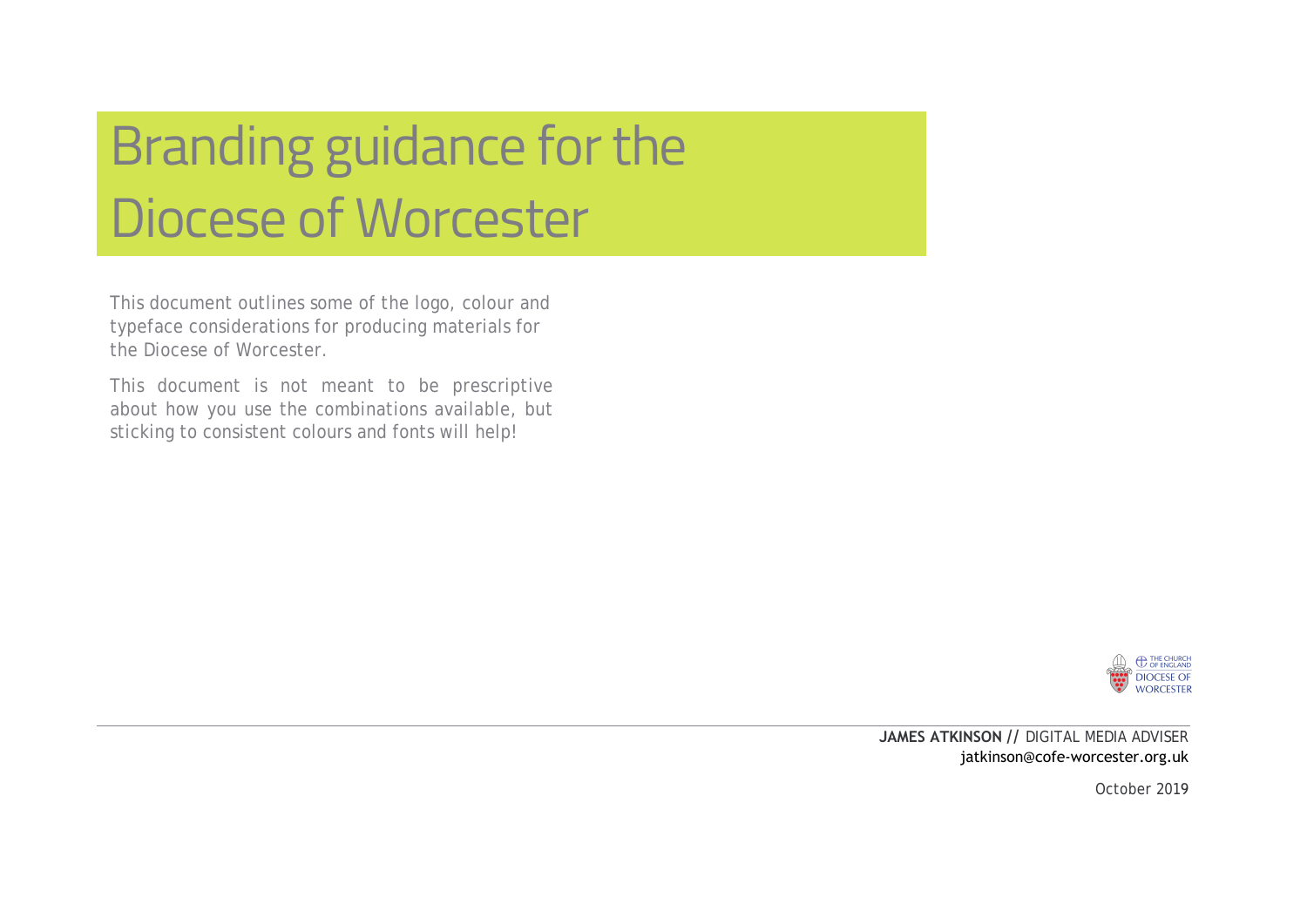#### Colour palette

The colours are based on those used on the website. They include a base palette of greys with a highlight red based on the colours of the Diocesan shield; a Church of England purple highlight and a colour scheme of greens that we use on the website to denote different sections.

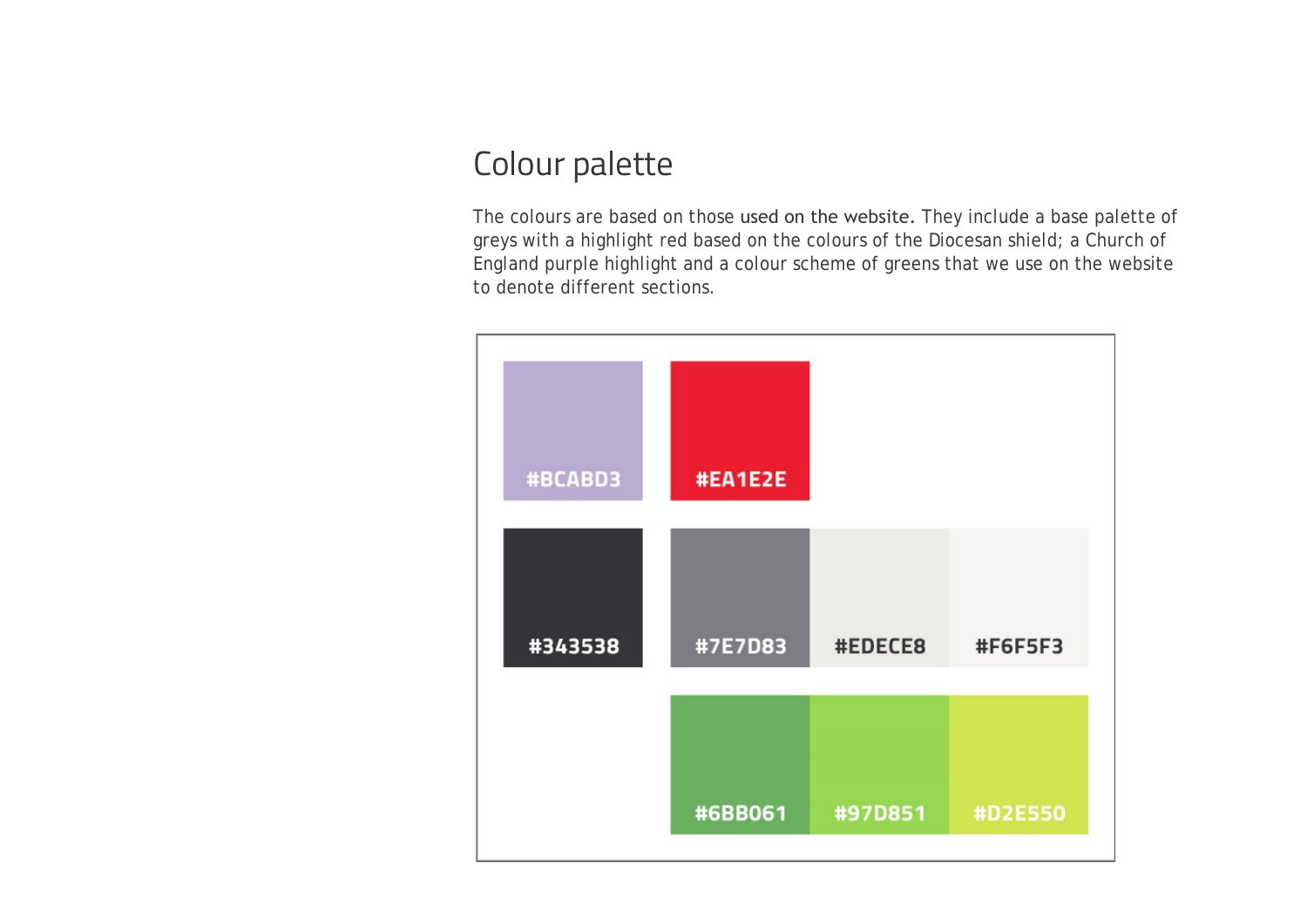| Color model: | RGB<br>v |         |
|--------------|----------|---------|
| Red:         | ÷<br>188 | New     |
| Green:       | ÷<br>171 |         |
| Blue:        | ÷<br>211 |         |
|              |          |         |
|              |          | Current |

**Church of England purple** is useful for producing documents that need to be particularly official or related to a national project.



**Diocesan red** can be used as a highlight colour and has often been used in our publications in the past.



**Dark grey** is the default colour for body text, as seen in this document. It is also used as a shading colour for titles.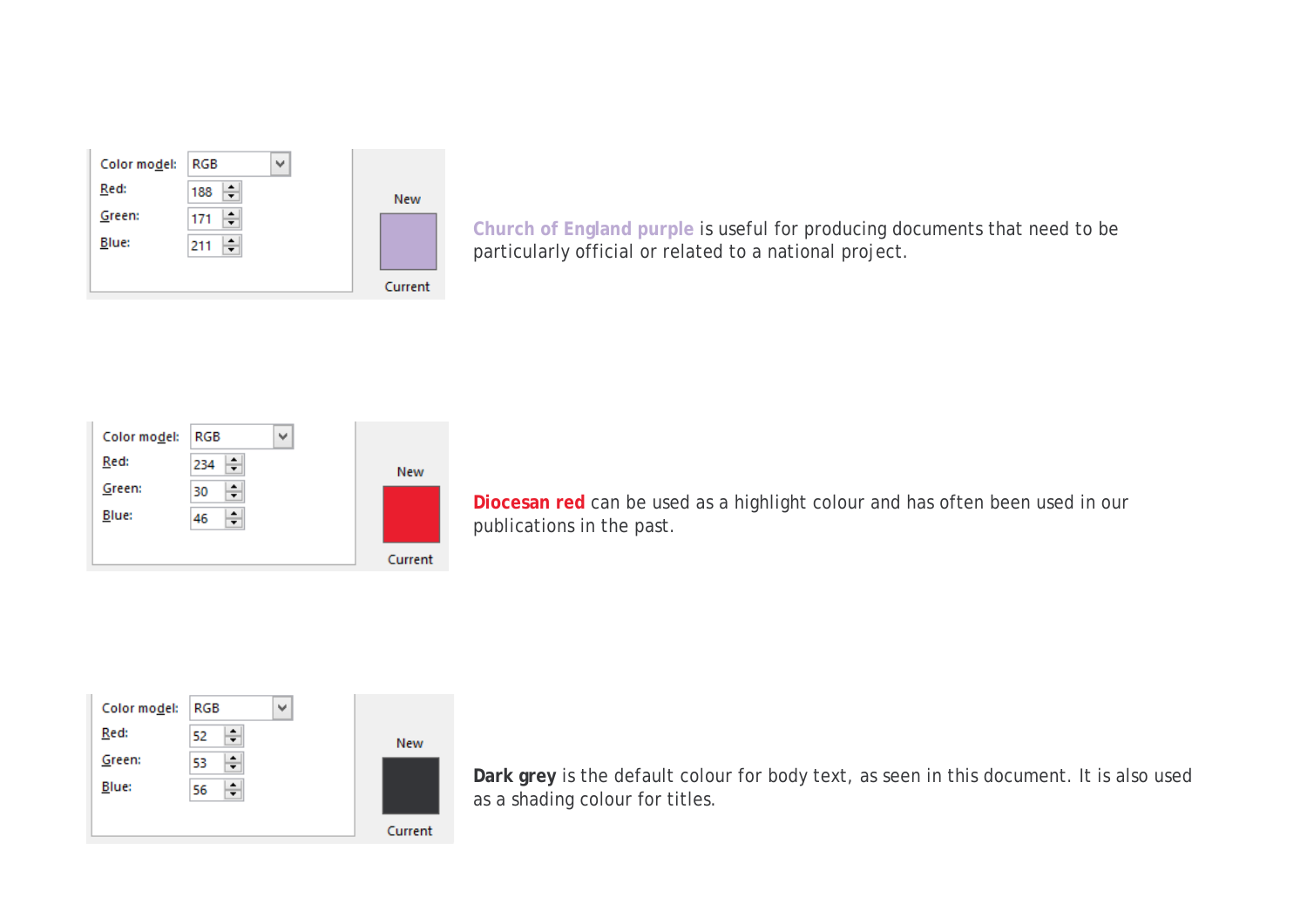| Color model: | RGB<br>v |            |
|--------------|----------|------------|
| Red:         | ÷<br>126 | <b>New</b> |
| Green:       | ÷<br>125 |            |
| Blue:        | ÷<br>131 |            |
|              |          |            |
|              |          | Current    |

**Grey** can be used with versatility to provide some contrast to the dark grey where needed, perhaps for sub-headings.

| Color model: | RGB<br>v      |         |
|--------------|---------------|---------|
| Red:         | ÷<br>237      | New     |
| Green:       | ۰<br>236<br>▼ |         |
| Blue:        | ÷<br>232      |         |
|              |               |         |
|              |               | Current |

Light grey is used on our website as a background colour, it shouldn't be used for text.

| Color model: | <b>RGB</b><br>w |         |
|--------------|-----------------|---------|
| Red:         | ÷<br>246        | New     |
| Green:       | ٠<br>245        |         |
| Blue:        | ٠.<br>243       |         |
|              |                 |         |
|              |                 | Current |

**Off white** can be used instead of pure white for text on dark backgrounds, and is commonly used to add nice contrast on our website. You may wish to substitute for pure white if using the greens as the shading background, though.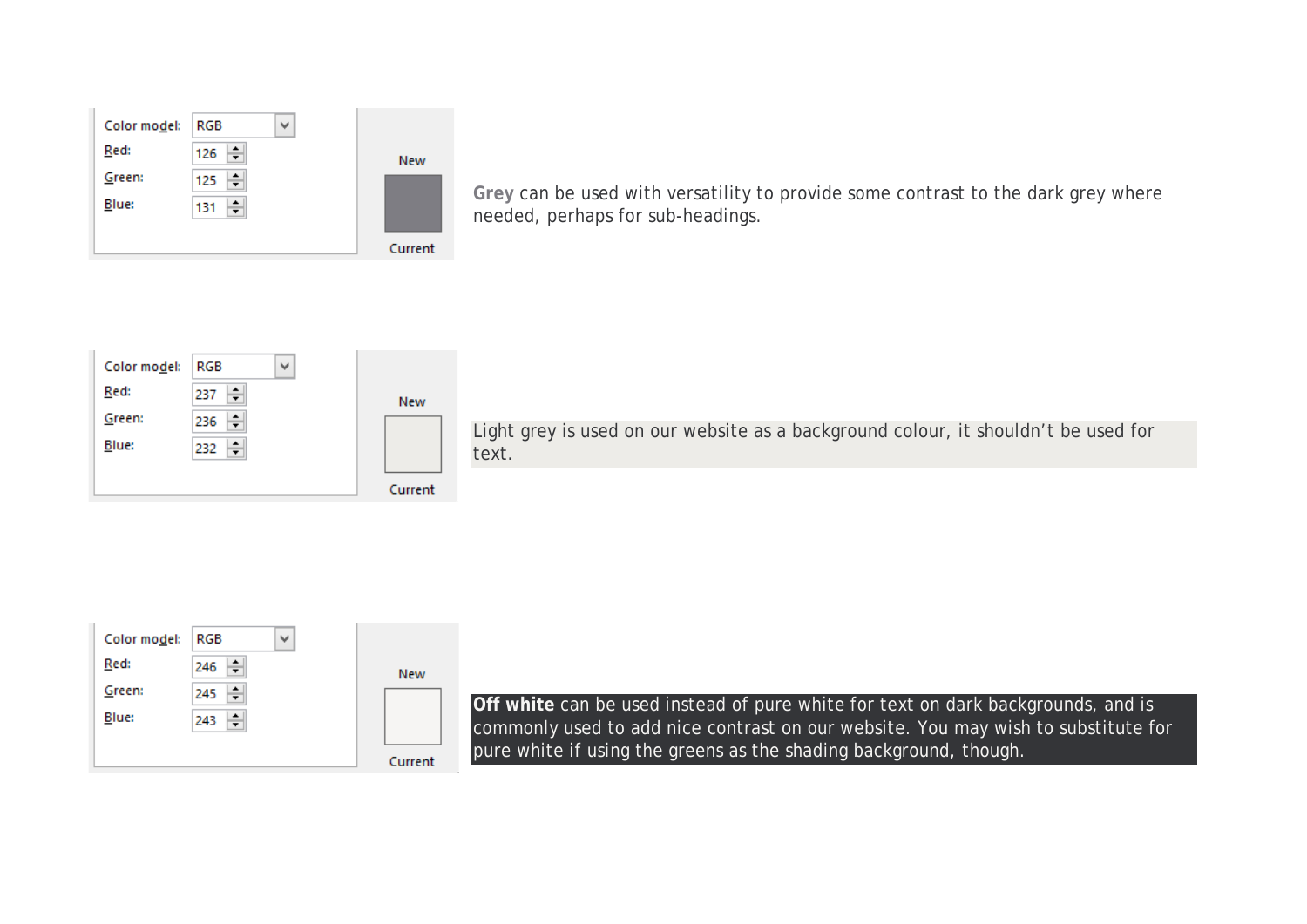| Color model: | <b>RGB</b>   | $\checkmark$ |            |
|--------------|--------------|--------------|------------|
| Red:         | ≛<br>107     |              | <b>New</b> |
| Green:       | ۰<br>176     |              |            |
| Blue:        | ۰<br>97<br>÷ |              |            |
|              |              |              |            |
|              |              |              | Current    |

**Green** is the darkest of these three shades which were introduced as green is a colour often associated with Worcester, and as a palette of three presents the rural aspect of Worcestershire.

On the website this shade of green is used for the Faith & Life section, and also News.

| Color model: | RGB      | v |         |
|--------------|----------|---|---------|
| Red:         | ÷<br>151 |   | New     |
| Green:       | ÷<br>216 |   |         |
| Blue:        | ÷<br>81  |   |         |
|              |          |   |         |
|              |          |   | Current |

**Light green** is used on the website to denote the People & Places section as well as the Events section (although each events type will have its own colour).

Not sure it works very well as text against white, unlike the main green above.

| Color model: | RGB<br>v |            |
|--------------|----------|------------|
| Red:         | ÷<br>210 | <b>New</b> |
| Green:       | ÷<br>229 |            |
| Blue:        | ÷<br>80  |            |
|              |          |            |
|              |          | Current    |

**Yellow-green** on the website represents the Mission & Ministry section and also Resources.

Again, probably better as a shading colour rather than a text colour, unless putting against the dark grey.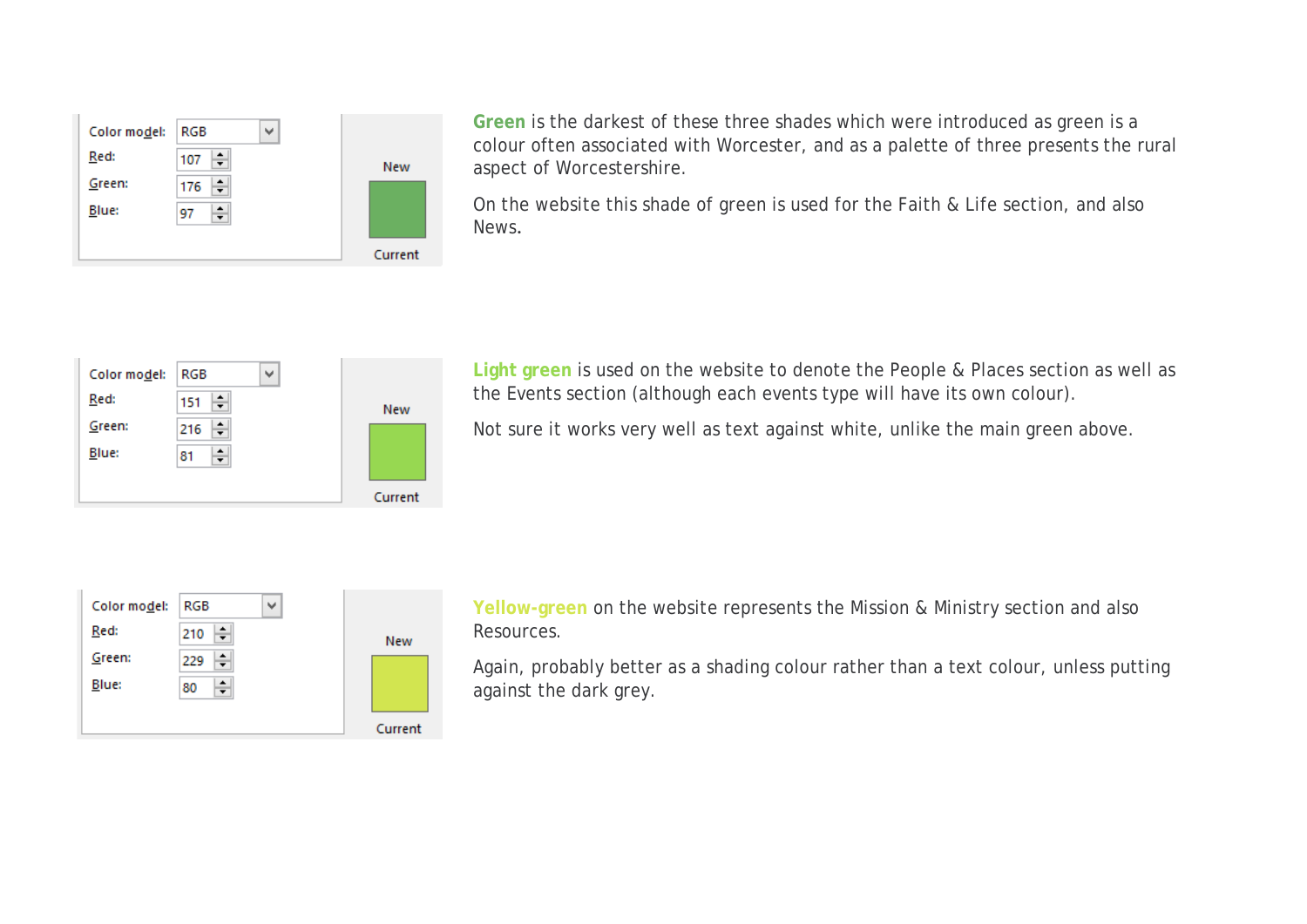### Typeface

The font we are going to use for headings and titles from now on is called **Titillium Web**. You can download this font for free as it is a Google font.

[http://www.google.com/fonts#UsePlace:use/Collection:Titillium+Web](http://www.google.com/fonts%23UsePlace:use/Collection:Titillium+Web)

An obvious consideration here is that most users will not have it installed, so it is no use for documents created in Office unless you are saving them as a PDF.

If you are going to create an Office document or similar then use the body text as the title too. The font we are using for body text is **Trebuchet MS**. This is installed on most computers by default.

Here is a guide for how to use the typefaces:

## Heading 1

Heading 2

Heading 3

Heading 4

*Heading 5*

Body text is in Trebuchet MS, using the dark grey colour. 12px is fine for most uses.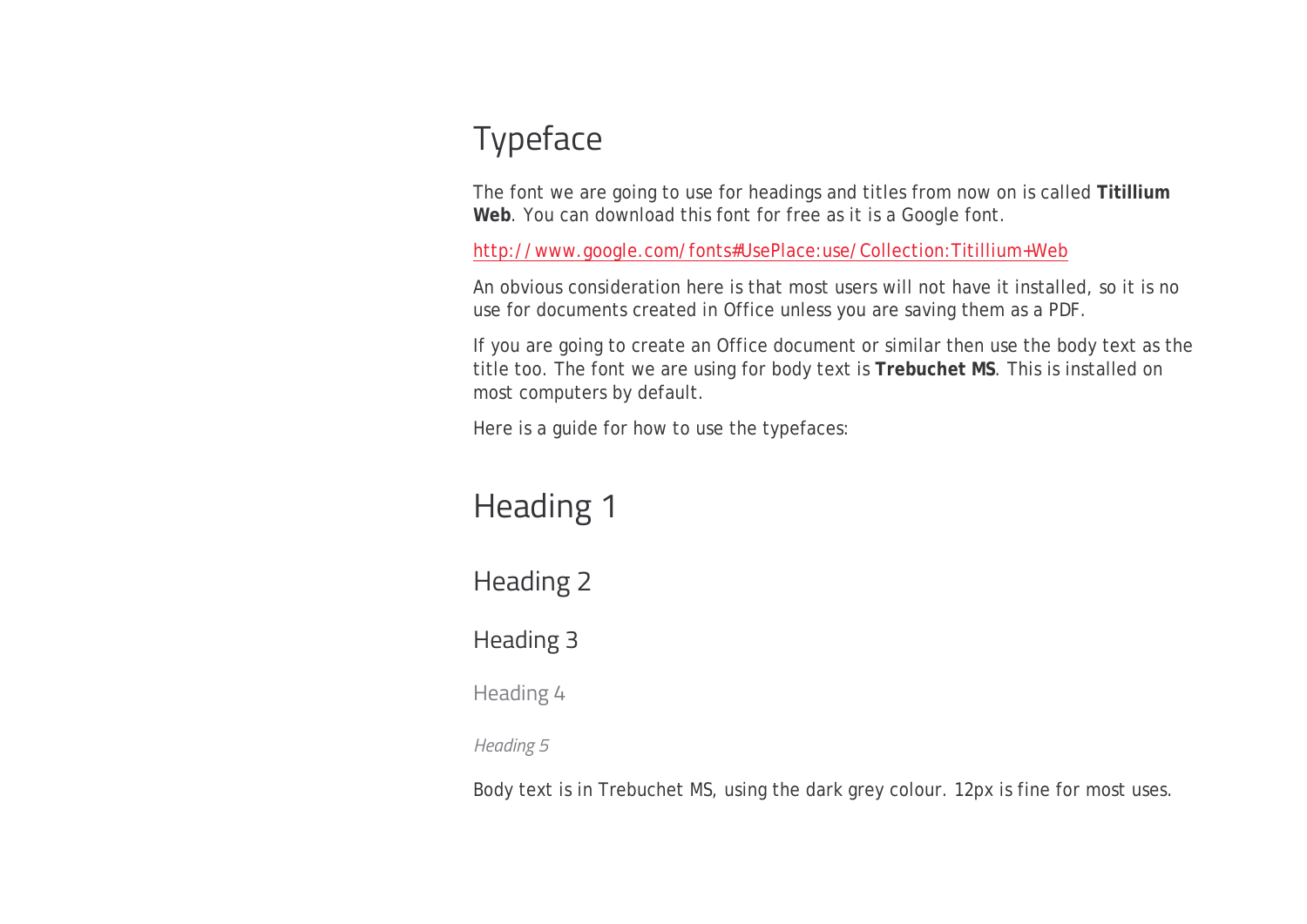Hyperlinks can be in any colour. Red is an obvious one as it stands out. It's a good idea to underline links so it's obviously a link but it's not always necessary.

*"Quotes can be in Titillium Web with a highlight border on the left to help them stand out from the page."*

- Bullet lists
- How about a line?
- Seems fine.
- Slightly indented too.